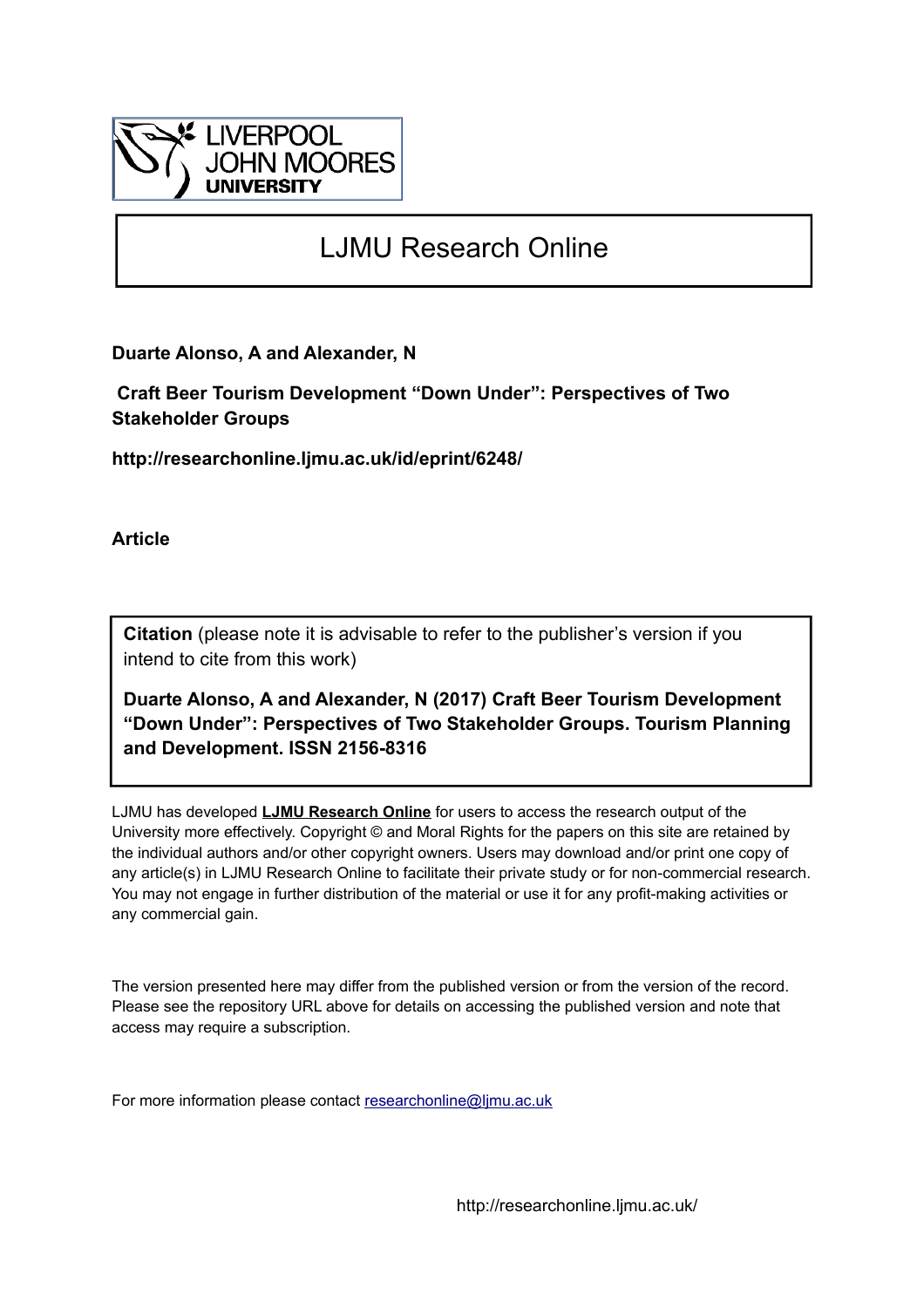# **Abel Duarte Alonso and Nevil Alexander**

# **Importance of acquiring knowledge through feedback in an emerging industry**

# **Abstract**

**Purpose** – The purpose of this exploratory study is to investigate the importance of feedback in developing and operationalising knowledge from the perspective of craft brewing operators. The study contributes to various literature streams, including marketing and craft brewing entrepreneurship. An additional contribution is made through the adoption of the knowledge-based theory of the firm (KBTF), and the SECI process to facilitate understanding of the significance of knowledge in the craft brewing industry.

**Design/methodology/approach** – An online questionnaire was designed to gather data from mainly micro and small craft brewery operators. Of the 110 craft breweries identified across Australia, 57 (51.8%) participated. The predominantly qualitative data were analysed using content analysis and word association.

**Findings –** The importance of knowledge acquisition for craft brewery firms was revealed in various ways. For example, respondents most favoured new knowledge to learn about quality issues and perceptions of quality among buyers/consumers. Further, acquired knowledge through feedback was a determinant factor in participants' decision to produce particular styles of beers. Several alignments with the adopted theoretical frameworks were revealed, including the role of socialisation (SECI process) illustrated through the transformation of explicit into tacit knowledge.

**Originality/value –** The study examines the dimension of knowledge in the craft brewing industry, which, although considerably developing, continues to be under-researched. Furthermore, the study's findings underline various important implications for the craft brewing industry, suppliers, and for end consumers. The study also proposes a refinement of both the RBTF and the SECI process based on the findings.

**Keywords:** Feedback, knowledge, knowledge-based theory of the firm, SECI process, craft brewery operators.

# **Introduction**

Contemporary research highlights the importance of knowledge, namely, as a factor influencing information search (Awasthy et al., 2012), purchasing intentions (Huy Tuu and Olsen, 2012), or as a mediator between repurchase loyalty, consumer satisfaction, and perceived risk (Huy Tuu and Olsen, 2009). The academic literature also emphasises the significance of knowledge acquired through feedback (Amigo et al., 2008; Pantelidis, 2010). Indeed, in the hospitality industry, Zhang et al. (2010) revealed a positive relationship between a restaurant's popularity, and customers' ratings concerning the service, quality of the food and volume of feedback. Similarly, research on restaurant patron comments (Pantelidis, 2010) identified important considerations given to food, service, price, ambience, or menu. Pantelidis (2010) therefore concluded that, depending on managers' responses, such feedback can significantly affect a restaurant's longevity. Other authors (Amigo et al., 2008) highlighted the impact of graphic and verbal feedback on restaurant staff, reducing busing time at a pizza restaurant. An element of knowledge generation is inferred in these last three studies, either for those consumers reading postings from others regarding a particular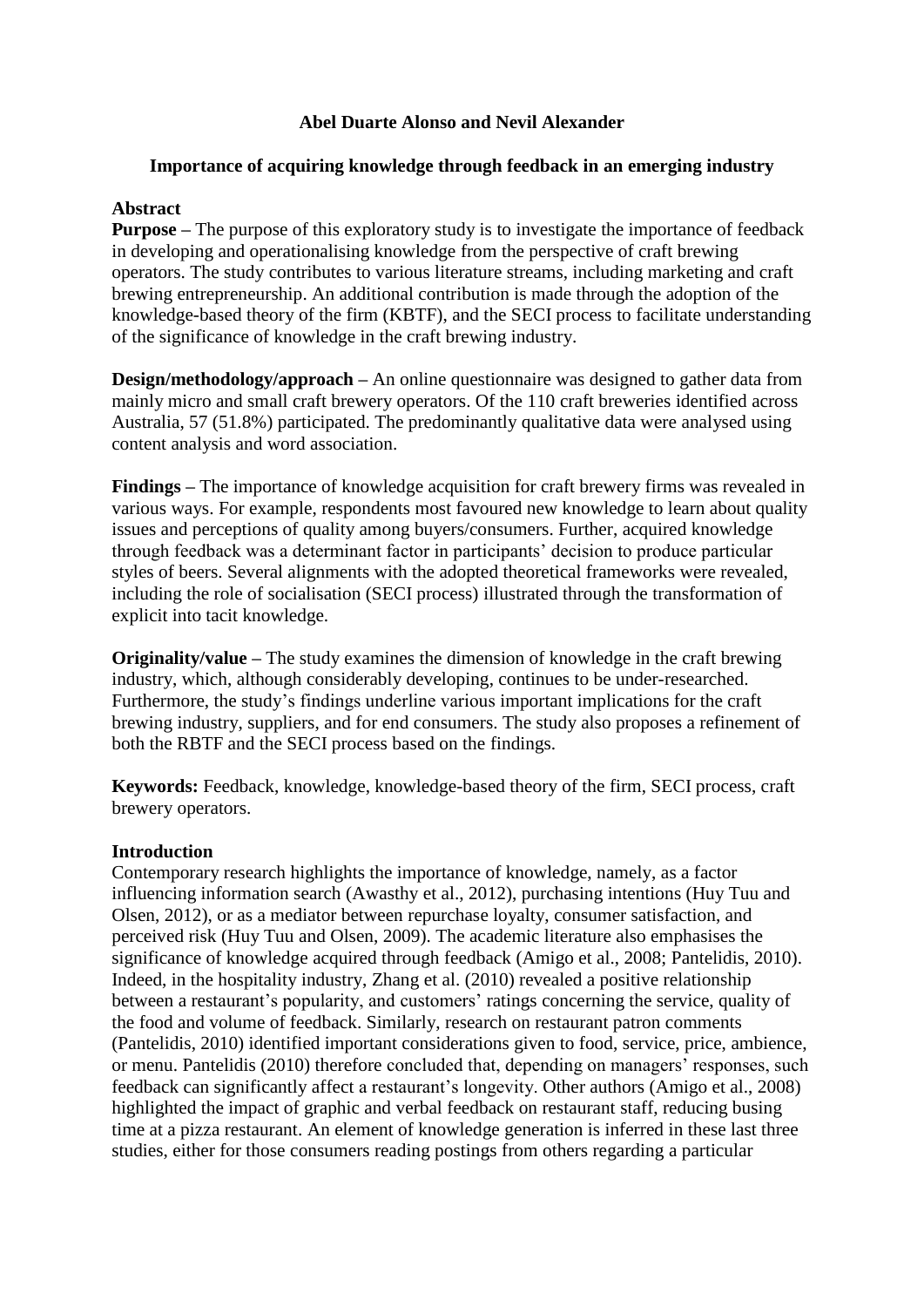hospitality business, or for management, in finding ways to improve or maintain consistency of food/service delivery.

A similar argument could be made regarding knowledge in the context of the craft brewing industry, which has experienced substantial growth in the last decade (Aquilani et al., 2015; Baginski and Bell, 2011; Brewers of Europe, 2015; Duarte Alonso et al., 2016; Ellis and Bosworth, 2015; Reid et al., 2014). First, the increasing numbers of craft breweries and craft beer labels has resulted in more alternatives and choices for consumers interested in experiencing such diversity. Second, knowledge is vital for hospitality operators, in keeping up-to-date with consumer trends, in learning about new local and international products, and in identifying ways to acquire these products. Third, for craft brewery operators, knowledge is equally vital; moreover, through feedback they learn about products/services that end consumers desire (e.g., at restaurants, bars).

The craft beer phenomenon also illustrates several associations with, and implications for, marketing and logistics, including the need for craft brewery operators to make investments. Indeed, some operators have implemented diversification strategies, incorporating a venue (bar, pub) to directly sell to the public (Gnauck et al., 2014; Wittmeyer et al., 2013). This strategy helps create a connection between consumers and the brewery, allows for first-hand observations and educational opportunities, and also increases breweries' margins.

Despite the development and potential of the craft brewing industry, academic research continues to be limited, including on microbrewing (Danson et al., 2015; Maye, 2012), beer tourism (Murray and Kline, 2015), and on beer tourists' motivations (Rogerson and Collins, 2015). Research on the acquisition and impact of feedback on generating knowledge in this industry has also been scant. Concerning this knowledge gap, Xie et al. (2014) recognise that research has shed little light on interactions "between consumer reviews and management responses" (p. 2). Similarly, despite the increasing prevalence of online-generated feedback, little is known about the effects of such feedback on firm performance (Kim et al., 2015).

The present exploratory study will contribute to the extant craft brewing and marketing literature, by examining the importance of knowledge acquisition through feedback in the emerging craft brewing industry. At the same time, the study seeks to narrow the knowledge gaps in the respective literature streams. The following overarching research question will be examined:

RQ1: How important is feedback for craft brewery operators? More specifically,

- RQ2: What type of feedback are craft brewery operators interested in?
- RQ3: How do they obtain such feedback?
- RQ4: In what ways, if any, do operators react to feedback?
- RQ5: How important is feedback in changing craft beer production process?

Answering the above questions could be helpful in different ways. For example, identifying ways in which operators synthesise and react to feedback will be informative for the craft brewing industry, for marketers, and for end consumers. Furthermore, learning about the extent to which operators change production processes based on feedback will have implications for product quality and/or variety, and, once again, for consumer experiences. In addition, and aligned with the themes under study, several knowledge-related theoretical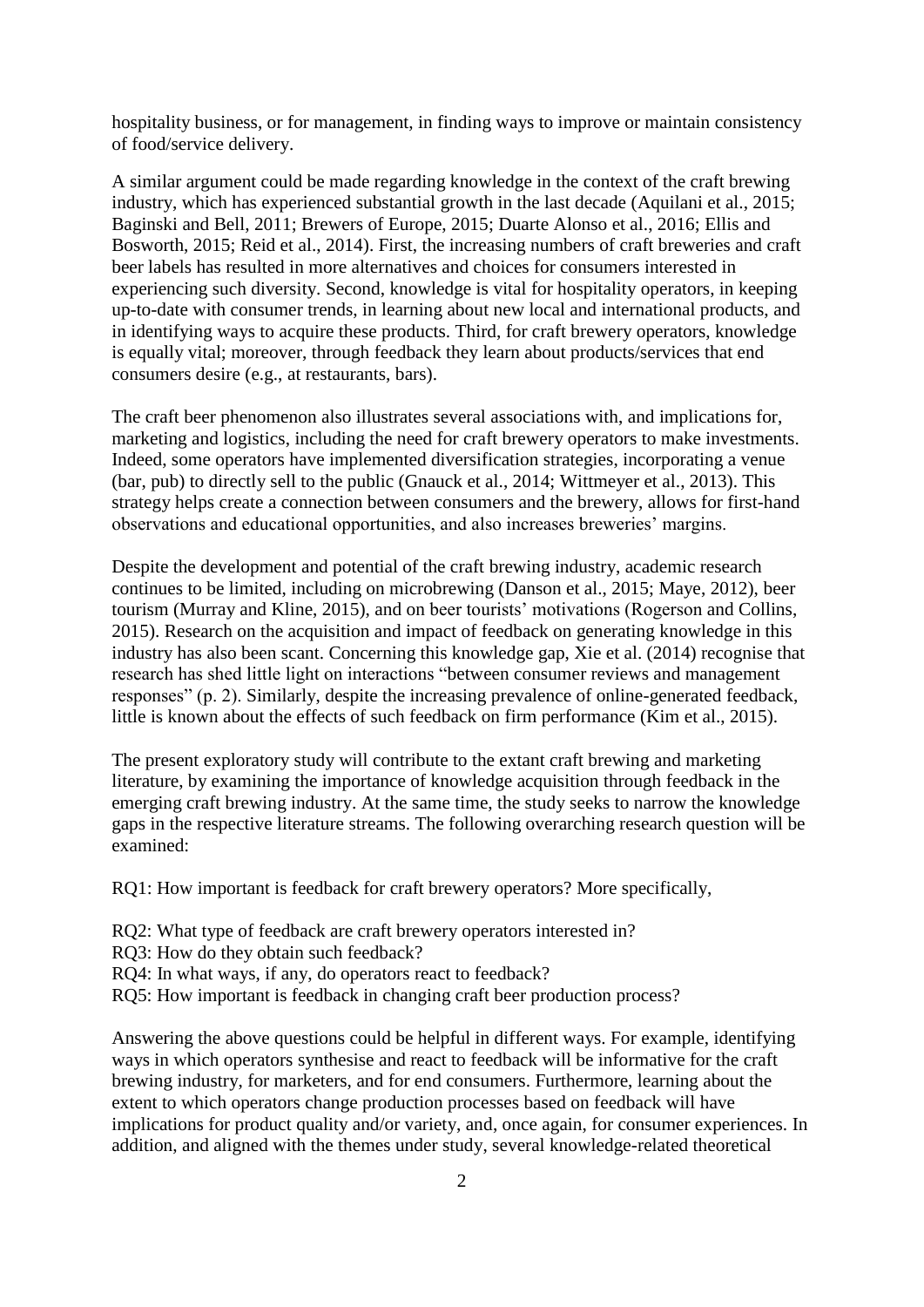frameworks will be considered, including the knowledge-based theory of the firm (KBTF) (Grant, 1996; Grant and Baden-Fuller, 1995; Nickerson and Zenger, 2004), and the SECI process (Nonaka and Konno, 1998). The study will propose a refinement based on both these frameworks and the findings, thus, making a further contribution.

# **Literature Review**

The term 'knowledge' has been defined in various ways; for example, Nonaka and van Krogh (2009) conceptualise knowledge as "the capacity to act based on explicit and tacit elements" (p. 638). Explicit knowledge is shared through data, in the form of manuals or specifications, and can be readily communicated between individuals systematically and formally (Nonaka and Konno, 1998), namely, through numbers and words. In contrast, tacit knowledge is difficult to formalise, share, or communicate; it is personal, deeply rooted in individuals' experience, actions, values, emotions, or the ideals they embrace, and includes subjective intuitions or insights (Nonaka and Konno, 1998). Overall, knowledge is intangible, dynamic, boundaryless, and has no value if it is not used "at a specific time in a specific place" (Nonaka and Konno, 1998, p. 41). Drawing from the work of Dretske (1981), Nonaka (1994) posits that knowledge can be organised and created "by the very flow of information [defined as 'flow of messages'], anchored on the commitment and beliefs of its holder" (p. 15).

## *The KBTF*

Different authors have contributed to the development of the KBTF. Grant and Baden-Fuller (1995) explain that the theory may be perceived as an extension of other areas of research, such as innovation, new product development, or the resource-based view of the firm. Based on earlier studies (e.g., Hedlund, 1994; Jensen and Meckling, 1992; Kogut and Zander, 1992; Nonaka, 1994; Quinn, 1992), Grant and Baden-fuller (1995) propose five assumptions regarding knowledge and firms, a justification for firms' existence, "and analysis of knowledge integration within firms" (p. 18):

1: In terms of strategic importance and contribution to adding value, knowledge is firms' main productive resource.

2: Skills, information, know-how, or technology are examples of knowledge. Furthermore, and as previously suggested, a key difference between explicit and tacit knowledge exists. Indeed, explicit knowledge is more articulated and communicated, while communicating tacit knowledge is more difficult (Grant and Baden-Fuller, 1995).

3: Individuals can gain knowledge, and they can store tacit knowledge.

4: Because time and cognitive boundaries can affect individuals, these should become specialised in acquiring knowledge. However, a trade-off must occur, in that there is a cost of breath of knowledge when increasing depth of knowledge (Grant and Baden-Fuller, 1995). 5: Production, which is based on creating value by transforming inputs into output, essentially requires the use of many different forms of specialised knowledge (Grant and Baden-Fuller, 1995).

The review of the literature by Nickerson and Zenger (2004) identifies that, by advancing or updating knowledge, "managers enhance the firm's capacity to produce efficiently" (p. 617). One key assumption of the KBTF is that managers' knowledge-based purpose is to generate valuable new knowledge; this knowledge, together with managers' capability, can contribute to problem-solving (Nickerson and Zenger, 2004). The theory of the firm also suggests that knowledge resides within individuals, and that the key role of organisations is to apply rather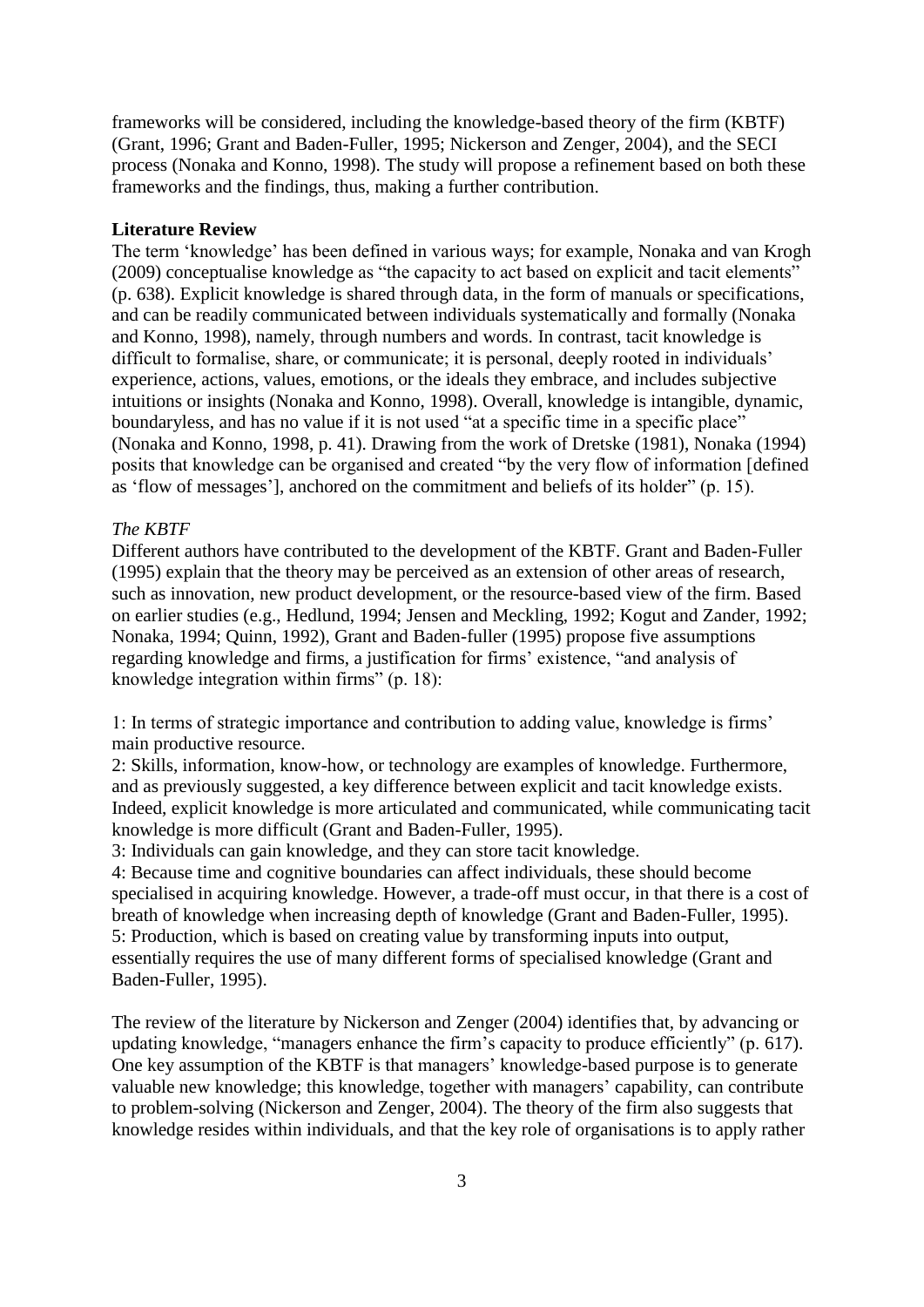than create knowledge (Grant, 1996). In order to create value within firms through knowledge, Grant (1996) proposes five key characteristics:

*Transferability*: This characteristic refers to the extent to which knowledge, both explicit and tacit, can be transferred; however, Meyskens et al. (2010) caution that tacit knowledge cannot be easily transferred to entities or individuals. In addition, knowledge transferability is important between firms, and perhaps even more so, within firms (Grant, 1996). For instance, knowledge transferability can help develop outputs and capabilities, enabling firms to attain their objectives (Meyskens et al., 2010).

*Capacity for aggregation*: Efficiency in transferring knowledge partly depends on "knowledge's potential for aggregation" (Grant, 1996, p. 111). Similarly, whether at organisational or individual level, knowledge absorption is dependent on recipients' ability to complement existing with new knowledge (Grant, 1996). Knowledge absorption can depend on formal and informal activities and processes, including socialisation by developing extensive and relevant informal networks (Sawyer et al., 2014).

*Appropriability*: Based on earlier research (Teece, 1987; Levin et al., 1987), Grant (1996) explains that appropriability is the ability of owners of a particular resource to acquire a benefit equal to that generated by the same resource. The degree of knowledge appropriability depends upon numerous elements, including its extent of application, generality or codification (Rossi, 2011). However, apart from copyrights or patents, as a resource, knowledge is inappropriable (Grant, 1996).

*Specialisation in knowledge acquisition*: In line with Grant and Baden-Fuller (1995), this characteristic underlines efficiency in producing knowledge. Indeed, specialisation results in different ways of knowledge acquisition being chosen, generating and reinforcing comparative advantages (van den Berg, 2013). Furthermore, creating new, or acquiring existing knowledge, and storing it demands specialisation among individuals, namely, of specific areas of knowledge (Grant, 1996).

*Knowledge requirements of production*: Grant (1996) posits that production depends on transforming inputs into outputs; thus, a key assumption of the KBTF is that knowledge is the main source of value, and "the critical input in production" (p. 112). Research on demand and supply integration (Esper et al., 2010) highlights the significance of value based on the operational interdependence among firm departments, whereby collaboration and crossfunctional integration emerge. Together, these elements can result in effective generation, dissemination and application of knowledge, and ultimately, in creating customer value, delivering "superior integration of demand and supply management processes" (Esper et al., 2010, p. 11).

## *The SECI process*

An important component of the SECI process is based on 'ba', a concept translated from Japanese into English language as 'place' (Nonaka and Konno, 1998). 'Ba' relates to knowledge and can be conceptualised "as a shared space for emerging relationships" (Nonaka and Konno, 1998, p. 40). Such space can be mental (ideals, ideas, shared experiences), virtual (teleconference, email communication), physical (office), or a combination of these (Nonaka and Konno, 1998). Through this shared space, and through individuals' reflections of their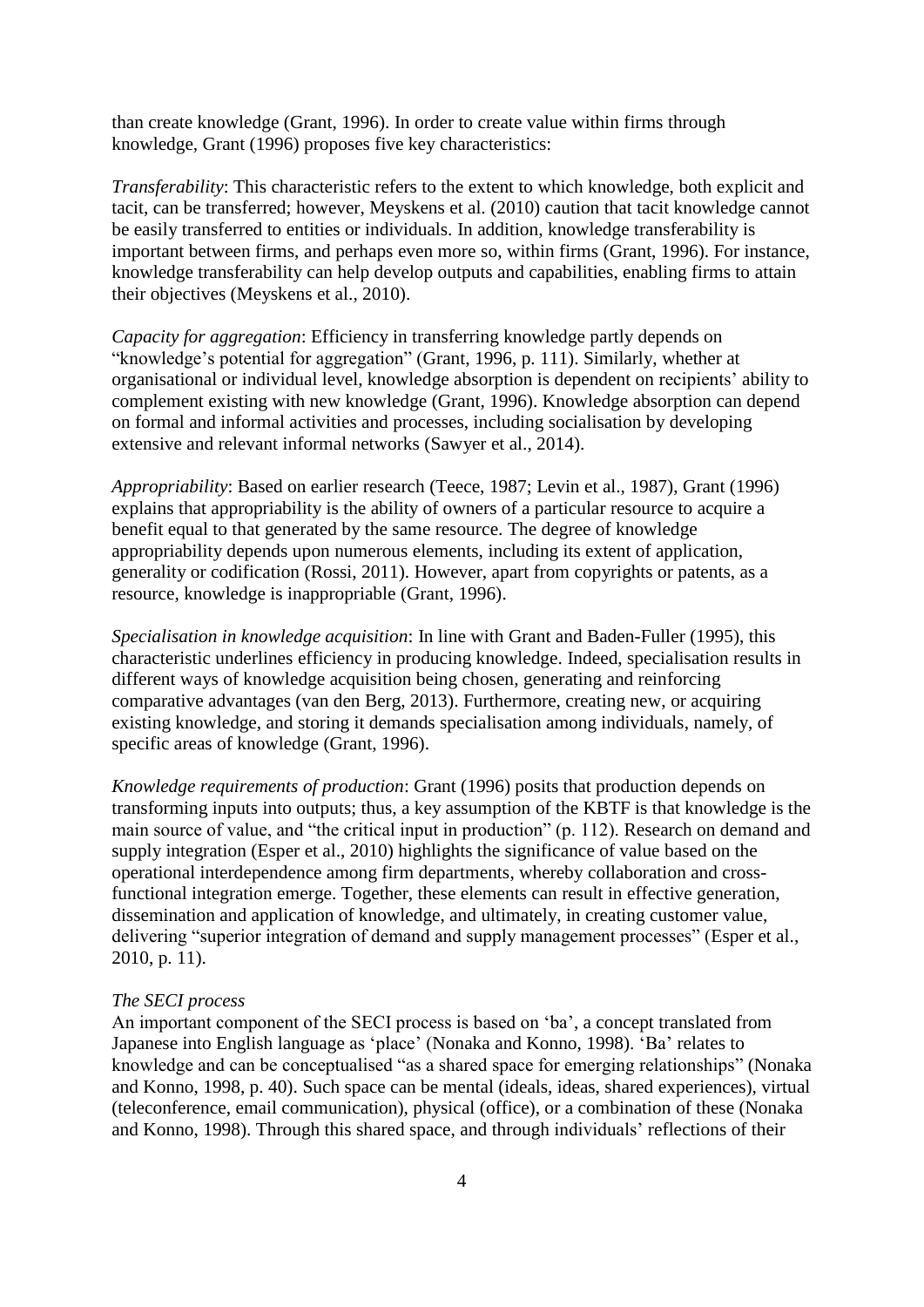experience or that of others, 'ba' facilitates the advancement of collective or individual knowledge (Nonaka and Konno, 1998).

Interactions between explicit and tacit knowledge contribute to new knowledge creation (Nonaka and Konno, 1998). By combining tacit and explicit knowledge, the following conversion patterns or stages that are part of the SECI process emerge:

*Socialisation* facilitates the conversion *of* "new tacit knowledge through shared experiences" (Nonaka et al., 2000, p. 9), or social interactions (Khodakarami and Chan, 2014). Moreover, joint activities, including spending time together, allowing individuals to share and exchange tacit knowledge, and years of apprenticeship help facilitate understanding of other individuals' way of thinking (Nonaka and Konno, 1998). Freeing the self, by empathising- as opposed to sympathising- with others is essential for tacit knowledge to be shared (selftranscendence).

*Externalisation* can be demonstrated in terms of commitment and in becoming a member of a group (Nonaka and Konno, 1998). Through externalisation, tacit knowledge can be formulated into explicitly knowledge, and subsequently be shared within an organisation (Khodakarami and Chan, 2014). Furthermore, externalisation involves expressing and translating tacit knowledge into forms that can be understood by other individuals (Nonaka and Konno, 1998). Thus, aligned with the socialisation stage, self-transcendence is fundamental to group integration and to convert tacit into explicit knowledge (Nonaka and Konno, 1998).

*Combination*: This stage involves converting "explicit knowledge into more complex sets of explicit knowledge" (Nonaka et al., 2000, p. 9), or, as Khodakarami and Chan (2014) suggest, integrating various "sources of explicit knowledge to create new knowledge" (p. 29). The combination stage, which highlights the importance of justification, and allows organisations to take practical and specific steps, is based on three processes. In the first, the key step of securing "and integrating new explicit knowledge" (Nonaka and Konno, 1998, p. 45) involves gathering and combining knowledge, including externalised knowledge, and from outside or inside a company. In the second, new knowledge is disseminated among an organisation's members, for instance, through meetings or presentations. In the third, processing or editing explicit knowledge, namely, in the form of reports, market data, or plans enhances its usability (Nonaka and Konno, 1998).

*Internalisation*: This stage involves converting explicit knowledge into an organisation's tacit knowledge (Nonaka and Konno, 1998). Importantly, internalisation can promote "the actualization of new product innovation" (Ramírez and García Morales, 2011, p. 445), or improvements within an organisation. In fact, training, learning-by-doing, or exercises can help individuals have access to the knowledge area of a group or organisation. Two key dimensions are at the core of internalisation (Nonaka and Konno, 1998). First, explicit knowledge must be characterised by practice and action, for instance, actualising methods or concepts about innovation, strategy, or improvements. Second, knowledge can be embodied through experiments or simulations that help initiate 'learning-by-doing' processes (Nonaka and Konno, 1998).

Nonaka and Konno (1998) summarised these ideas in a clock-wise "spiral evolution of knowledge conversion and self-transcending process" (p. 43). First, socialisation (tacit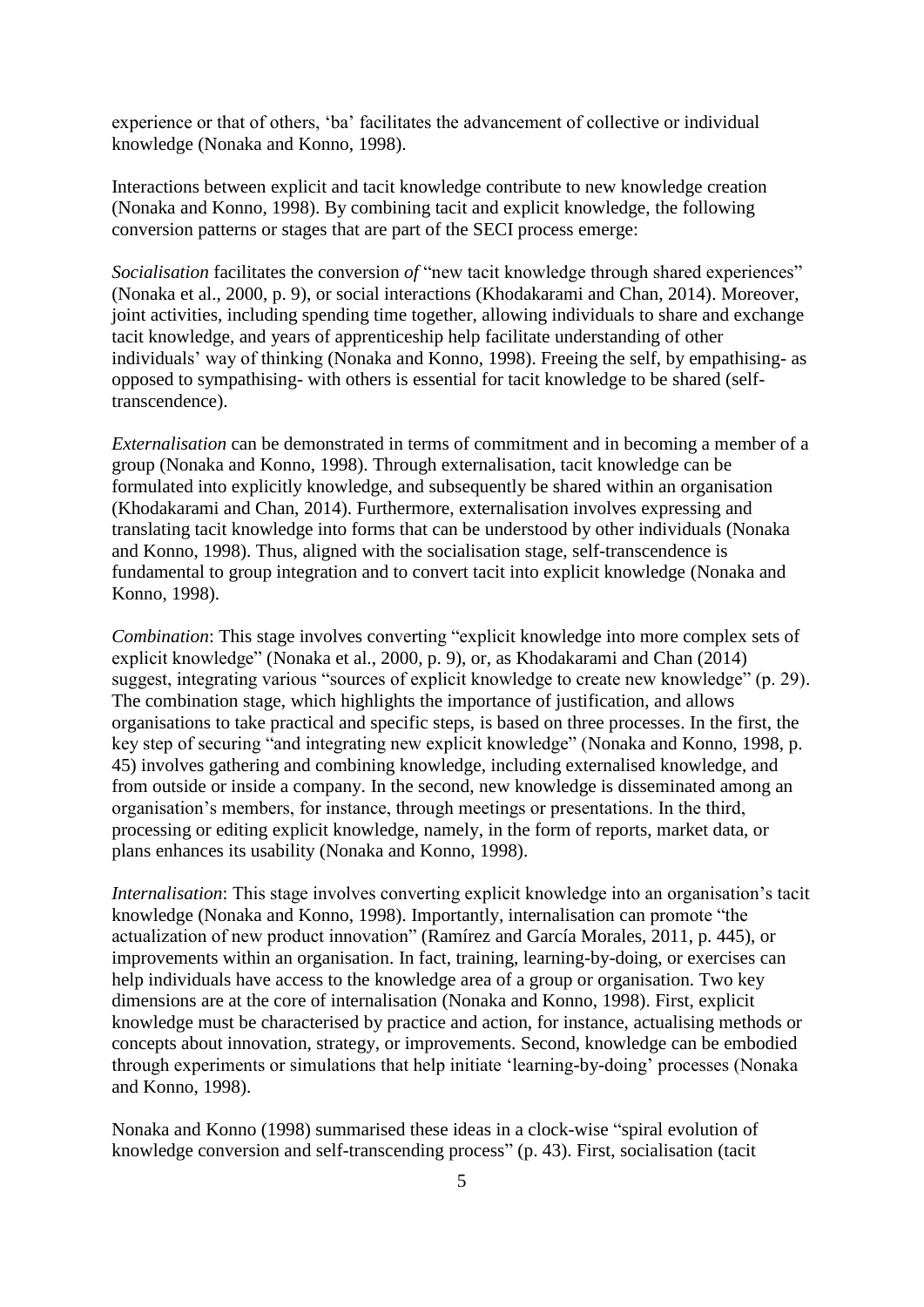knowledge) can progress into externalisation (tacit-explicit knowledge), with the participation of more individuals to form a group. In the combination phase (explicit knowledge), several groups conform the organisation, while in the internalisation phase (explicit-tacit knowledge) both the individual and the group fall within the larger organisation (explicit-tacit knowledge). The entire process then begins at the level of socialisation. According to Nonaka et al. (2000), through the SECI process, firms create knowledge dynamically and continuously. Furthermore, tacit knowledge acquired by individuals is amplified and converged in the 'spiral of knowledge' represented by the four stages (Nonaka et al., 2000). Importantly, firms' efficiency in converting knowledge "is what gives… [firms] rent" (p. 16).

Given the paucity of academic craft brewing research from a management, entrepreneurial, and marketing perspective, it is not surprising that the adoption of both the KBTF and the SECI process in this domain is to date inexistent. This study will seek to narrow this knowledge gap, adopting these theoretical frameworks to examine this growing industry from the perspective of craft brewery operators.

#### **Methods**

The present exploratory research investigates the significance of feedback in generating/developing knowledge, examining the case of the emerging craft brewing industry through the lens of the KBTB and the SECI process.

The background knowledge of one of the research team members was crucial in the initial process of making contact with craft brewery operators in Australia. Indeed, in March of 2015, the research team was invited to a meeting by a local craft brewers' association, which took place near the authors' institution. During the over two-hour event, the 20 attending craft brewery operators presented and discussed a number of contemporary issues, particularly related to the short and medium-term future of their industry. Sustainable growth, quality control, opportunities from involvement in gastronomy and tourism, and legislation barriers were some of themes discussed. Thus, the meeting allowed for gathering useful insights through note-taking, observations, and by asking questions to the participating operators. Together, this information was operationalised through the development of a questionnaire designed for the study. Given the budget and time-related barriers to visit different Australian states, or make telephone calls to states with markedly different time zones, a decision was made to use an online questionnaire to gather data from craft brewery operators. While this medium presents such limitations as achieving low response rates (e.g., Sauermann and Croach, 2013), the above challenges justified its choice.

One section of the questionnaire investigated demographic aspects of breweries and participants, including the state where the brewery was located, volume of production, number of employees, participants' age and gender. The exploratory nature of the research, which attempted to collect first-time data from Australian craft brewery operators, also justified the content of some of the questions. For example, the second section, which was open-ended, asked participants to indicate in their own words the type of feedback they were interested to receive. Similarly, a third, open-ended section sought to learn about specific ways in which participants acquired feedback, and a fourth (open-ended) ways in which participants acted upon the feedback they receive. A final section asked participants to choose specific situations that applied to their craft brewery business; this section also provided space for typed comments.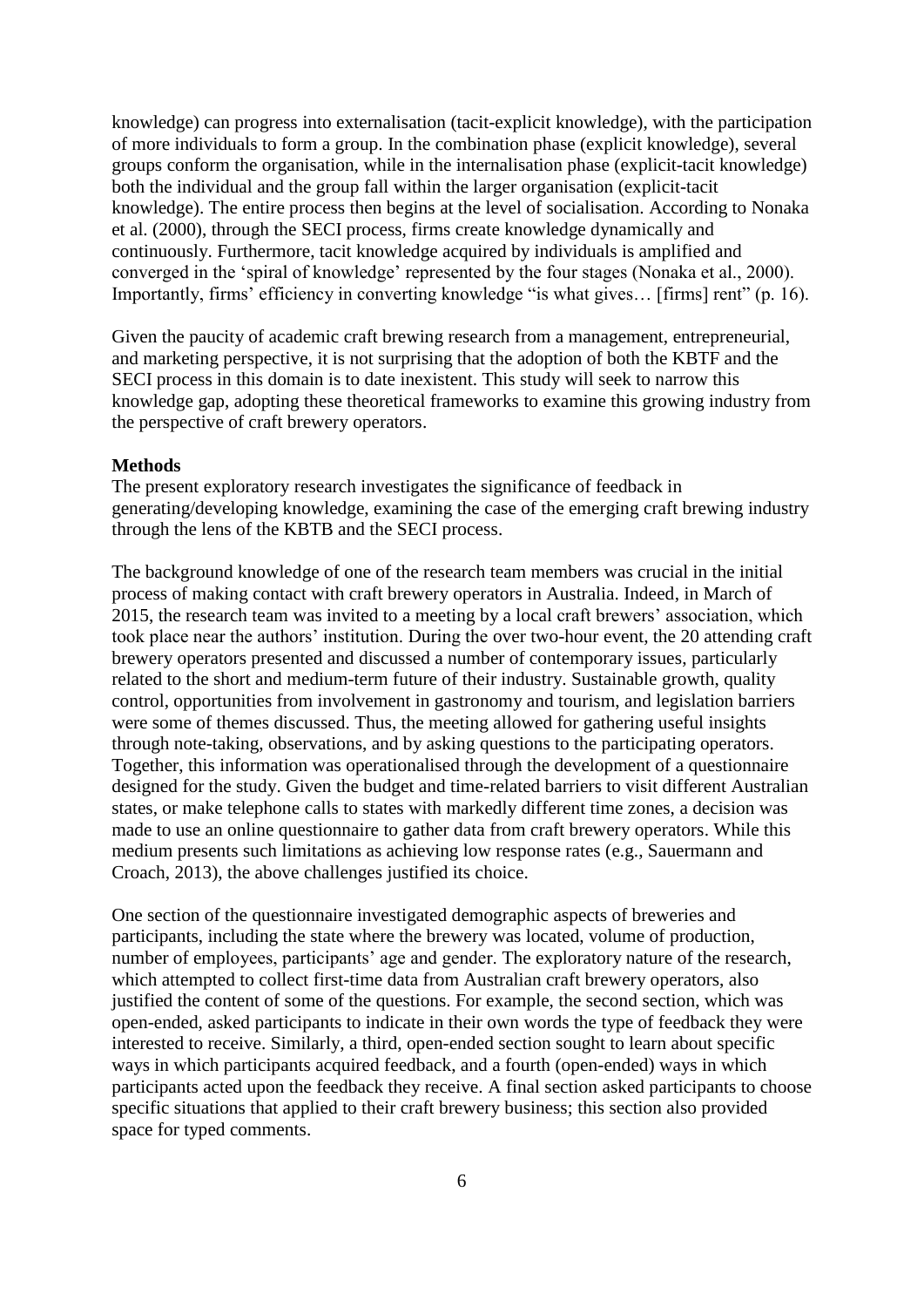Academic research on craft brewing was also considered during the questionnaire design process. For example, research focusing on the growth of this industry in various countries (Aquilani et al., 2015; Baginski and Bell, 2011; Duarte Alonso, 2011; Ellis and Bosworth, 2015; Reid et al., 2014) was reviewed.

While attending the March 2015 meeting, the research team presented the initial stages of the project, and invited the 20 operators to take part in the study. In addition, the contacts of all craft breweries that were members of the Craft Beer Industry Association (CBIA), 110 at the time of the study, were obtained from this association's website. In the following days, contact was established with the craft breweries individually. The e-mail message sent to the attention of the operators summarised the aims of the research project, and also asked recipients to follow a URL link provided in the body of the message to complete the online questionnaire. Three reminders were sent to the craft breweries between May and June of 2015. In all, 59 of the 110 craft breweries completed the questionnaire. Two respondents did not fully complete various sections of the questionnaire; these responses were no longer considered. Thus, 57 usable responses were obtained, a 51.8 percent response rate.

The data gathered through participants' comments were analysed using content analysis and word association. Content analysis is a method that requires from researchers to focus on specific characteristics of meaning, or those associated with the research question (Schreier, 2014). Word association involves presenting participants "with a target stimulus and asking them to provide the first thoughts or images that come to mind" (Roininen et al., 2006, p. 21). To support this analysis, NVivo, version 9, a data management software, was also used. The following sections will provide a collection of salient verbatim comments; these comments are labelled using the following abbreviation pattern: Participant 1: P1, Participant 2: P2, and so forth.

#### *Demographic data of craft breweries and participants*

Based on the figures (Table 1), predominantly, participants operated in three states (44, 77.2%). The majority (31, 54.4%) produced less than 100,000 litres of craft beer, and had been involved in the craft brewing industry for five years or less (31, 54.4%). A similar percentage of participants marketed their craft beer products both state and nation-wide, mainly in liquor stores, pubs, restaurants, and bars/clubs, while nine (15.8%) were exporting. This information illustrates the importance of relationships with various stakeholders, including national and international distributors, and with hospitality businesses. Most craft breweries (35, 61.3%) employed fewer than 5 employees, and therefore fell under the category of micro enterprises in Australia (ABS, 2001), while 14 were small (5-19 employees). Male participants clearly represented the majority as compared to the female group. Finally, a similar percentage of participants produced craft-beer brewing in urban and regional areas.

#### Table 1 Here

#### **Results**

### *Type of feedback participants seek*

Based on content analysis and word association, a first part of the analysis (Table 2) indicates that quality-related information was a fundamental type of feedback participants were seeking from those acquiring their products (70.2%). An alignment between this finding and contemporary research emphasising the crucial value of product quality was noticed. For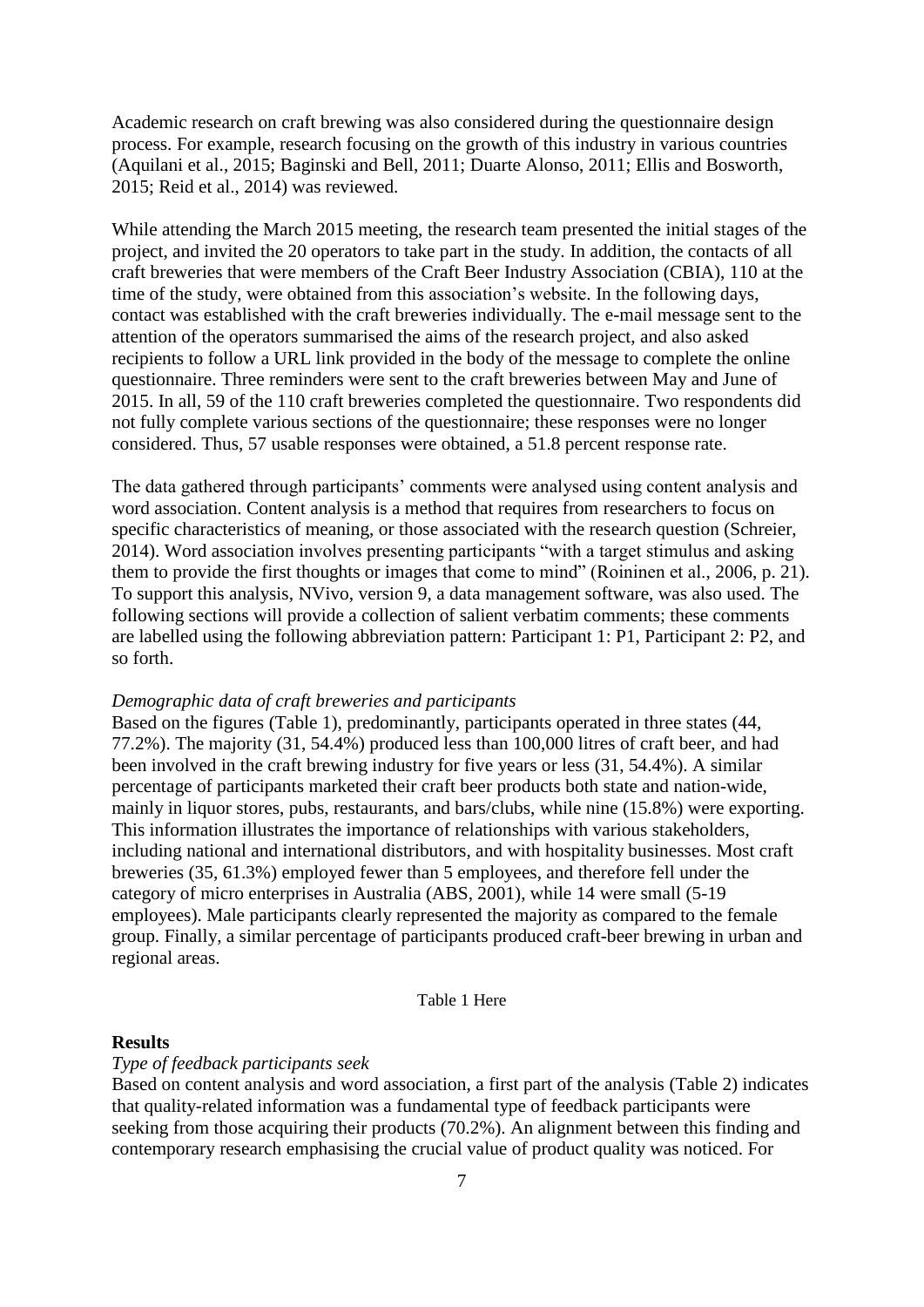example, in one of the few studies conducted among craft beer consumers to date, Aquilani et al. (2015) underscored the impact of perceived quality, as well as that of raw materials. In fact, these elements influenced consumers' perceptions, namely, of craft beer being of higher quality than commercial beers (Aquilani et al., 2015).

Similarly, research on wine consumers (Corduas et al., 2013) revealed the importance of intrinsic wine attributes, such as grape variety, aroma/bouquet, complexity and taste. Regarding extrinsic elements, Sáenz-Navajas et al. (2013) found that, for instance, wine bottling, awards received, or origin could affect consumers' perceived quality.

Quality-related feedback was distantly followed by general information (any type of feedback), feedback on the styles of craft beer produced, and perceptions/level of satisfaction with the different craft beers produced. A selection of comments further illustrates the significance of these forms of feedback:

P1: *All feedback is warranted - the skill is in the interpretation of it. How we can assist venues to sell. What consumers are after in their beer [sic]. Certainly quality control is critical also.*

P2: *All feedback has value in how you continue to improve.*

P3: *Quality, styles of beer. What they like about our beer such as flavour, mouthfeel, clarity, aromas, etc.*

P4: *Quality issues. If there is something wrong with our beer I want to know about it.*

P5: *We want the good and bad news.* 

#### *Ways of gathering feedback*

When participants were queried about how they gathered feedback, the choice of face-to-face communication emerged, reinforcing the notion that this traditional information-gathering method still continues to be the preferred medium. Verbatim comments indicated various other perceived ways to gather feedback:

P6: *Engaging in conversation with consumers, retailers and distributors to establish what is happening on the ground in their patch.*

P7: *We work in our retail bar. Our sales person gets feedback from venues we supply. We look at apps like 'Untappd' [\[https://untappd.com/\]](https://untappd.com/) regularly to see if there is anything we should be concerned about.*

P8: *We have a cellar door onsite, so we can do this [feedback gathering] direct and via our wholesale market.*

At the same time, and more aligned with the increasing role of technology in product/service delivery and marketing, more than half of the participants acknowledged that social media tools contributed to gaining knowledge from consumers. While traditional methods of communication and feedback-gathering seemed to prevail, this last finding was also important, not only given the increasing use of technology, but also because technology adoption is fundamentally ingrained in new, younger consumer groups. Moreover, this phenomenon could have significant implications for the future of the craft brewing industry, in capturing an audience, as well as in promoting and marketing craft beer products.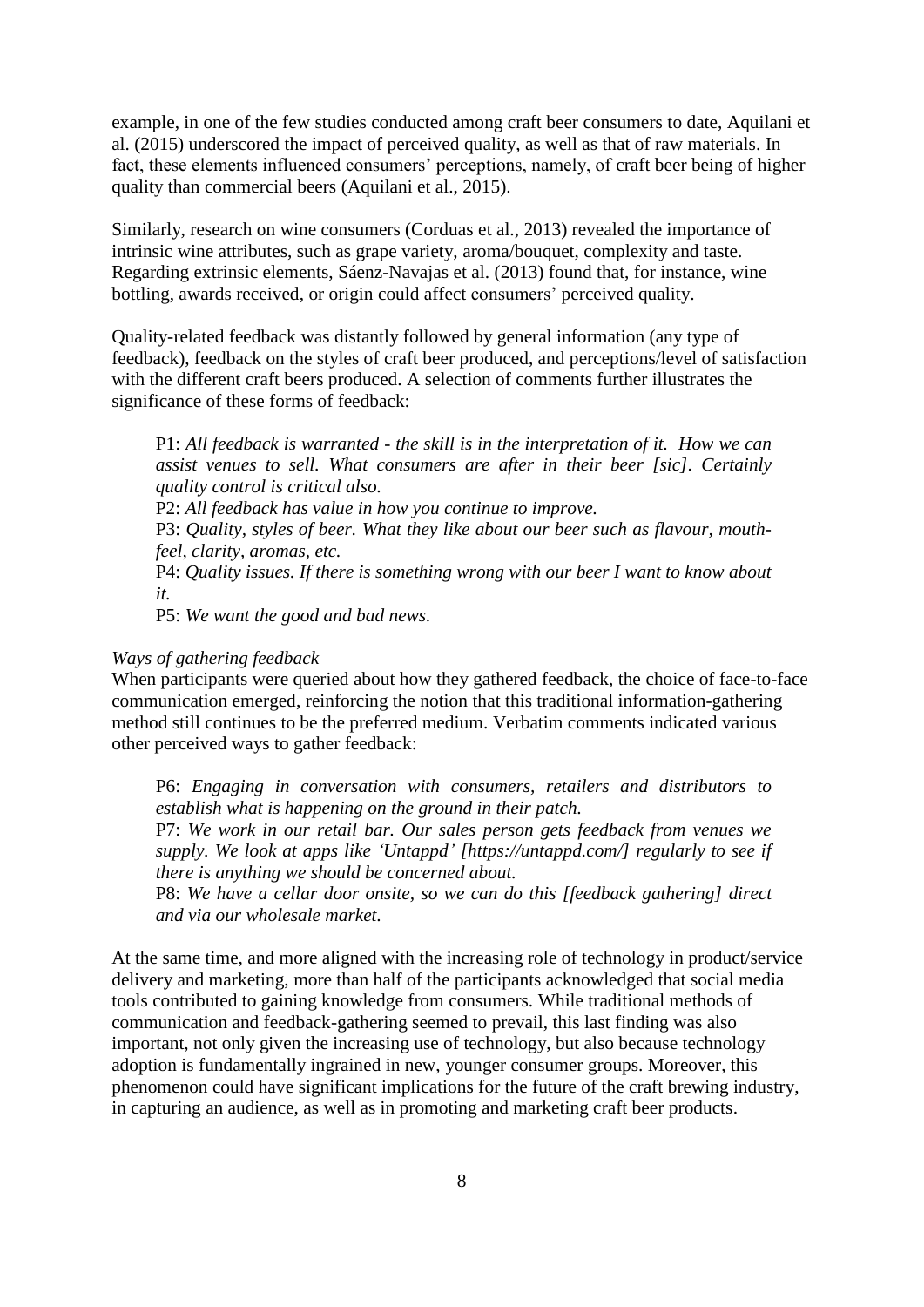Indeed, Reid et al. (2014) highlight the significance of 'millennials,' a demographic group composed of individuals born between 1979 and 1981 (McGlone et al., 2011). As would be expected given their age, one key characteristic of this group is its strong relationship with social media: "millennials are digital consumers" (Reid et al., 2014, p. 119). Moreover, social media provide millennials with opportunities to learn about new beer types, seasonal beer releases, or where to purchase particular beers (Reid et al., 2014). Importantly, millennials can also be strongly influenced by word-of-mouth, namely, from friends, bartenders, or wait staff (Reid et al., 2014).

Despite the availability of different ways to gather feedback, there was also a perception that technology was not as efficient as traditional, direct feedback (P9): *"We talk to our customers, and they talk to us. Social media is full of opinions, mostly of no value."*

Table 2 Here

## *Acting upon receiving feedback*

Whereas responses to both type and ways to acquire feedback were mainly concentrated around one or two themes, three main forms of acting upon feedback emerged (Table 2). Responses were also much more evenly distributed, with approximately 40 percent of participants indicating that they acknowledged and responded to feedback they received. However, members of this group did not provide any specific forms of responses, suggesting that, rather than taking immediate action, they first wanted to reflect on the feedback they received. The following comments highlight this, rather passive, reaction to feedback:

P10: [We respond that] *Initial response acknowledging their feedback has been received and that we would look into the issue. A follow up response, if required, to clarify/inform of the decision or reaction to the issue raised.* P11: *Depends what the feedback is and who it is from. I will take constructive feedback (good or bad) seriously and consider options for acting on it. I ignore useless feedback.*

Aligned with more reactive measures in response to feedback, based on the results (Table 2), the majority of participants indicated becoming involved in refinement of product quality, looking at existing issues, and recalling products. The following salient comments demonstrate such commitment:

P12: *Addressing any quality issue by tasting the beer by myself and also by an independent person…*

P13: *Negative issues: Engage with customer [sic] to define the problem, assess if it is in fact a problem; if it is a problem, identify cause and fix it. Positive feedback: Say 'Aw shucks. Thanks very much' and get on with next job [sic]. Customer requests for a particular style are put on the 'I will think about it list'.*

Within this context of responding to feedback, comments also documented that some participants were prepared to take radical measures to address feedback:

P14: *I have changed the name of a beer due to consumer feedback!*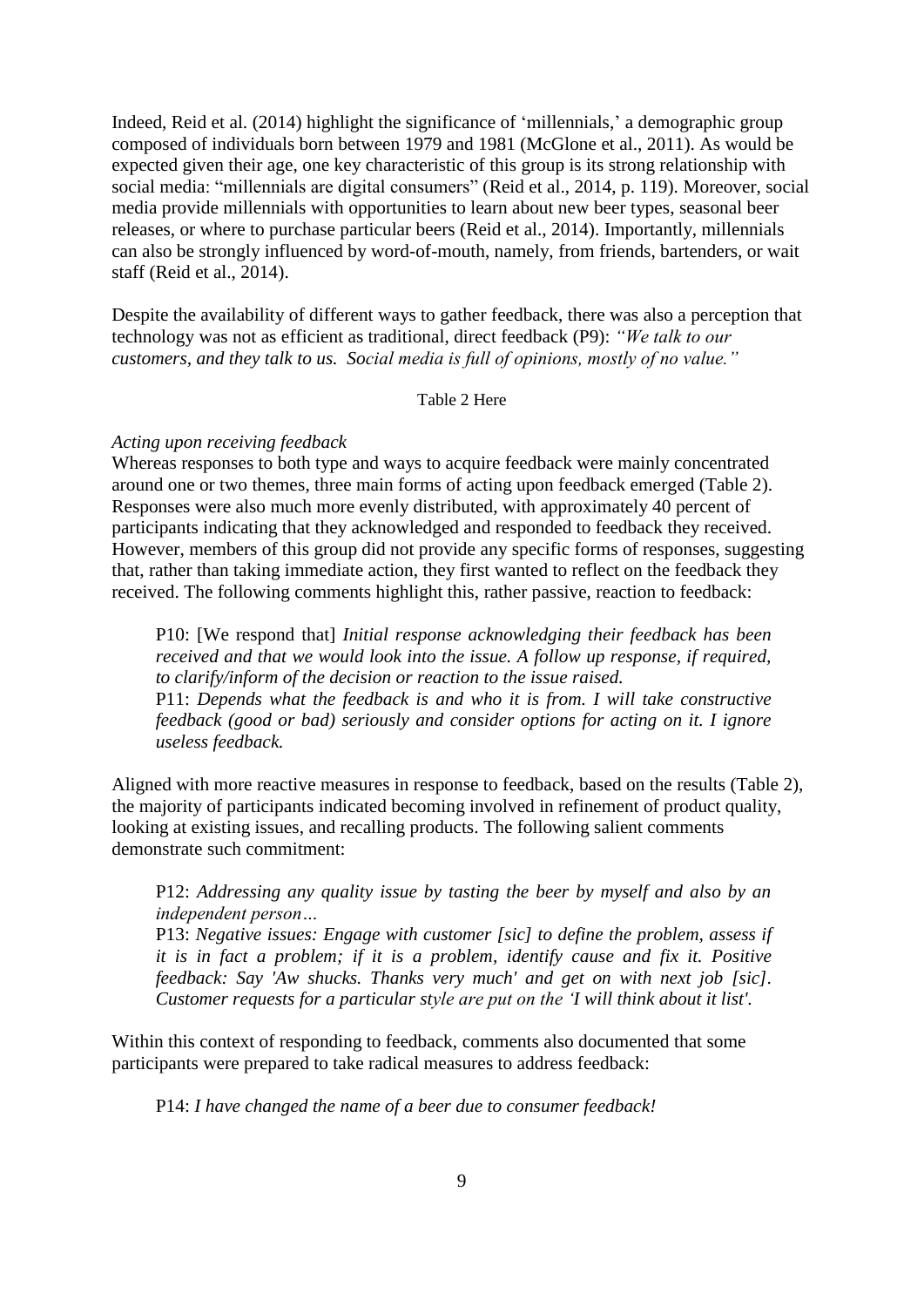P15: *Quality issues (fortunately few) force us to constantly look at our entire supply chain with the aim of ensuring freshness at the point of pouring. Feedback from venues helps us forecast demand, tweak recipes and develop new products.*

The importance of direct communication was again revealed, with P16, for instance, referring to the environment where end consumers experienced the craft beer product: *We try to get in touch with them [customers, distributors] if there has been a problem. Social media is not very effective for this though. In the brewery bar we find out what the problem is, and replace any problem or potential problem stock, and ask for them to return unopened problem stock for us to evaluate.*

The significance of responding to feedback has been documented by various authors. Among others, Xie et al.'s (2014) investigation of customer online reviews in the hospitality industry revealed a negative relationship between management response and hotel performance. In fact, specific responses by hotel managers were not reflected in performance improvements (Xie et al., 2014).

#### *Situations potentially affecting craft beer production processes*

A final section of the questionnaire asked participants to indicate what situations may be affecting craft beer production processes from a number of choices (Table 3). In line with the data shown in Table 2, the findings further reinforced the importance of addressing feedback from various sources. The majority (63.2%) of participants acknowledged producing certain beer styles in order to attract a particular market; similarly, 59.6 percent produced craft beer styles based on customer/consumer feedback. At the other end, imitating other craft brewers was only marginally considered.

#### Table 3 Here

Space for comments also allowed for gathering participants' views on these areas. While in general operators indicated proactively seeking to address feedback, the following comments also emphasise the balancing act of paying attention to commercial interests, and maintaining a certain degree of independence and creativity:

P17: *I produce beer that I would like to drink myself, and being part of a community, there are many like-minded people who want to do the same.* P18: *I primarily produce beer styles that I like myself, but I do listen to customer feedback and have created new styles based on this feedback.*

However, there was also awareness for practicality and simplicity in production processes. Such was the case of P19, whose brewery produced less than one million litres: *"…we brew ales, as it is a quicker turnaround time and requires less energy, which is better for cash flow.*" A common pattern emerged from these last three comments, in that these participants were owners of the craft brewery, and had been in the industry for 11 or more years. Based on these comments, it could be suggested that, through many years of receiving feedback, these individuals have translated explicit into tacit knowledge.

#### **Discussion**

Various alignments between the adopted theoretical frameworks and the findings were identified; these are discussed in the following sections and conceptualised in the proposed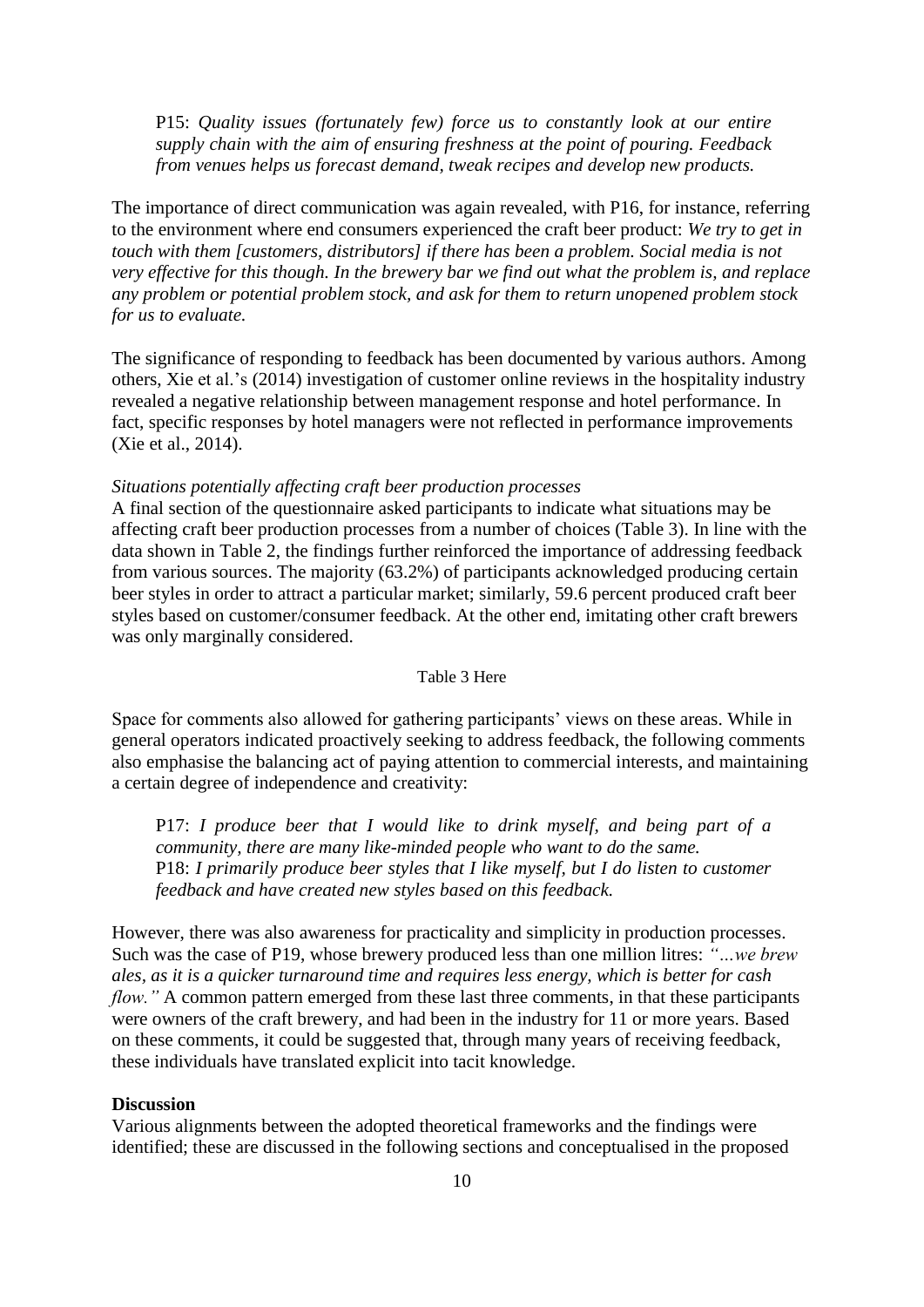refinement (Figure 1). Concerning the KBTF, a variety of comments highlighted the importance of translating explicit into tacit knowledge. First, P1 referred to interpreting feedback and ensuring efficiency and consistency in quality control, while P2 was committed to taking feedback to the next level. P6 relied on various key information sources, and, as P7 and P8, had ongoing opportunities to receive feedback and increase knowledge and understanding of production processes, quality issues or consumer responses.

In line with research by Grant and Baden-Fuller (1995), this knowledge can subsequently be stored as tacit knowledge, contributing to improving skills, for instance, looking for and solving any issues related to the craft beer product. In this process, operators create and add value to future production batches, not only by improving craft beers' quality, but also enhancing the brand through consumers' perceived quality.

Similarly, while many participants seemed to take a cautious, even passive, approach to reacting to feedback, as Table 2 illustrates, the majority were proactive in responding and/or addressing any issues. P13's visible willingness to engage with consumers to identify and resolve any potential problems once again suggests opportunities for converting explicit into tacit knowledge. P13 was also prepared to consider new styles of craft beer based on the feedback received, a step which would additionally demand a learning curve, including further exploration, trial-and-error, and subsequent improvements. Similarly, P5 and P15 were prepared to fast-track the process of translating explicit into tacit knowledge, making radical changes upon receiving feedback. The comments from P17, P18, and P19 also demonstrate the significance of accumulated experience in decision-making and business focus. These participants indicated having longer experience in the industry; as a result, they have become more specialised in acquiring and operationalising knowledge.

Thus, four of the five characteristics postulated by Grant (1996), namely, transferability, capacity for aggregation, specialisation in knowledge acquisition, and knowledge requirements of production clearly emerged from the findings. In the case of appropriability, Grant (1996) posits that knowledge is innapropriable. However, an argument could be made that, by operationalising the use of feedback and the associated accumulated tacit knowledge over the years, craft brewer operators can obtain a variety of benefits. Moreover, while these benefits may not be manifested in patents or copyrights, increased and accumulated tacit knowledge may lead to improved skills, quality and efficiency. Furthermore, operators may be able to create recipe refinements or new styles/flavours, with clear implications for their craft breweries' competitive advantage.

With regard to the SECI process (Nonaka and Konno, 1998), first, the socialisation stage was reflected in the findings, for instance, in participants' direct interaction with various potential sources of feedback, such as consumers, distributors, or retailers (e.g., P6, P8, P13, P14, P15). Importantly, in this stage, the adoption of both traditional, and more contemporary, technology-based communication methods was revealed.

# Figure 1 Here

Second, externalisation was reflected in that, through the feedback received, participants can first accumulate or develop tacit knowledge, and strengthen their relationships with those individuals providing feedback. In this context, and in line with Nonaka and Konno (1998), a group of stakeholders that includes craft brewery operators and those individuals providing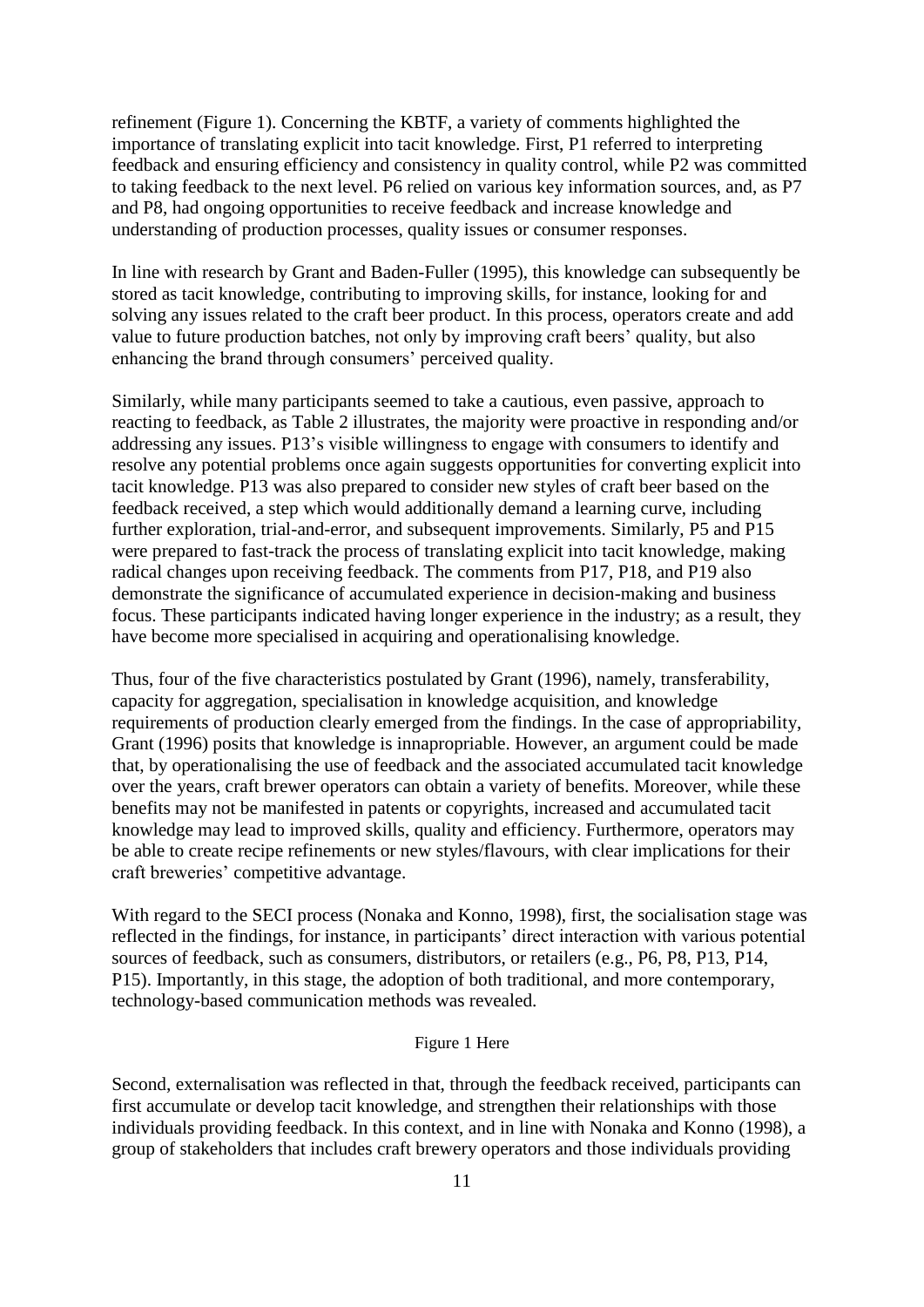feedback may be established. Subsequently, operators may convey and operationalise their accumulated tacit knowledge in ways that are understood by consumers, distributors, and retailers, particularly concerning quality improvements, or new product development.

Third, the stage of combination was also confirmed, and is illustrated in the first months or years in which craft brewery operators accumulate feedback. Over time, with the acquisition of more forms of explicit knowledge from a variety of stakeholder groups, this type of knowledge may increase in complexity, with impacts for integrating new or additional explicit knowledge (Nonaka and Konno, 1998). The more complex explicit knowledge is then shared within the craft brewery business, as well as edited or processed, allowing craft brewery firms to make full use of it.

Fourth, internalisation was also revealed. Indeed, the above stages of acquisition of new and more complex forms of explicit knowledge through feedback can be operationalised by craft brewery operators, taking specific actions, or learning-by-doing (Nonaka and Konno, 1998). For instance, operators may embrace innovation, develop production, sales, or marketing strategies, or overall, make improvements in craft beer production, thus, potentially enhancing the firms' efficiency and 'rent' (Nonaka et al., 2000), or tangible benefits. The different stages reinforce learning processes through the accumulation of explicit knowledge, and its gradual translation into tacit knowledge. As illustrated (Figure 1), the characteristics proposed by Grant (1996), and the stages suggested by Nonaka and Konno (1998) in the context of the study have important implications in terms of value creation, competitiveness and efficiencies. These implications flow back into craft brewery firms, with feedback once again being initiated and translated into knowledge.

#### **Conclusions**

As industry reports and, increasingly, the academic literature, indicate, the craft brewing industry has experienced major development in numerous countries. However, as various authors suggest (e.g., Danson et al., 2015; Maye, 2012), there are knowledge gaps in craft brewing entrepreneurship and management research. Similarly, the important aspect of interactions between consumer feedback and ways in which management respond has been studied to a limited extent (Xie et al., 2014). By investigating the importance of feedback in generating knowledge within the craft brewing industry, the present study contributed to the extant craft brewing, entrepreneurship, hospitality, and marketing literature. At the same time, the study addressed various identified knowledge gaps. Furthermore, the study's focus on knowledge acquisition justified the adoption of the KBTF and the SECI process, which represented an additional contribution.

The findings revealed the importance of knowledge acquisition, for instance, in that participants were interested in feedback related to quality issues and improvements. This feedback was predominantly gathered via traditional, direct, face-to-face contact, and, importantly, was strongly complemented by social media tools, including 'Untappd.' Regarding action upon receiving feedback, while nearly one third or participants appeared to take a rather passive approach, the majority engaged in responding, and in addressing any issues emerging from such feedback. In some cases, feedback lead to prompt and swift action, including producing styles that consumers/customers demand, product recall, or even changing the name of the craft beer (P14, P16).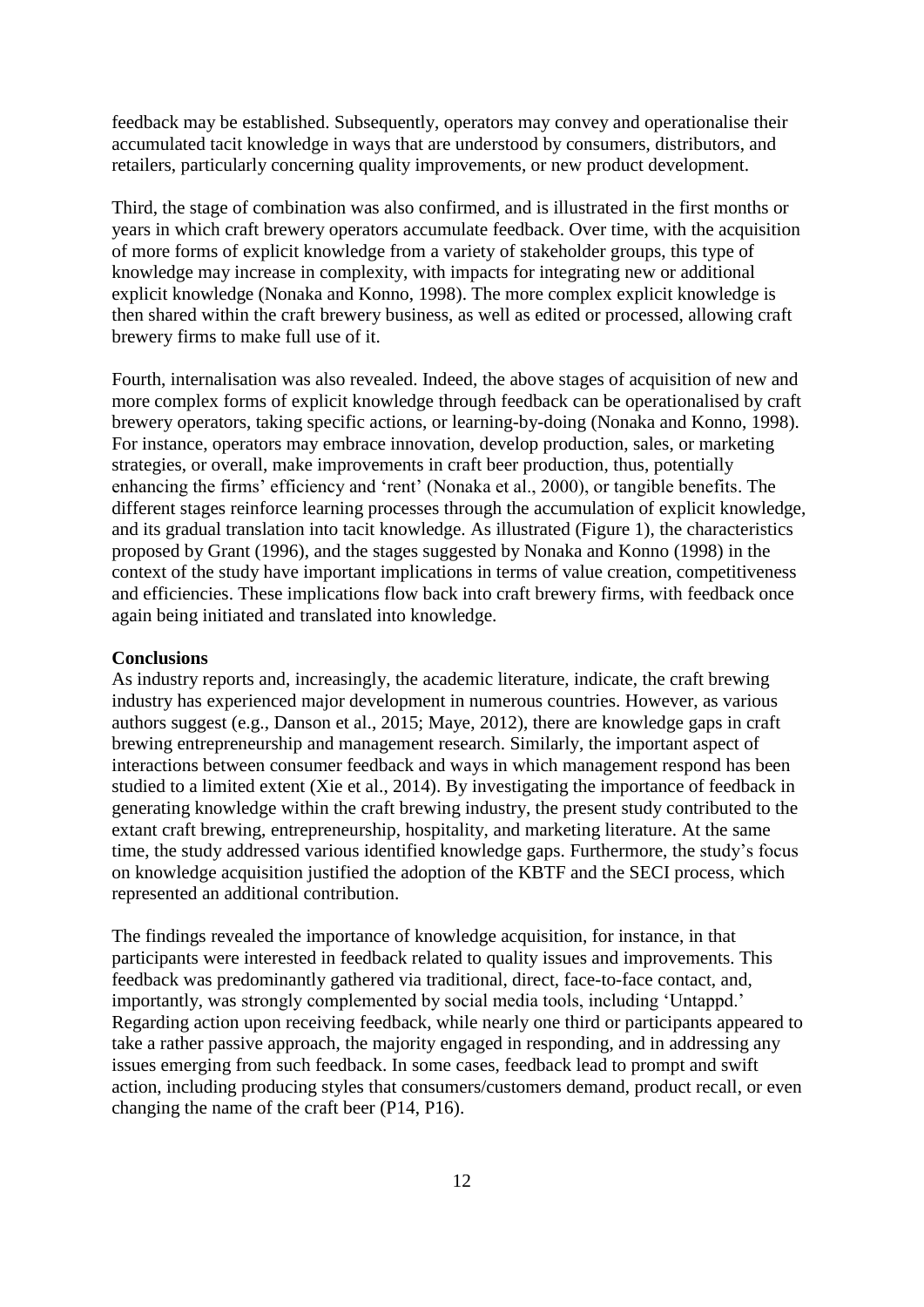Clear alignments emerged between the findings and the adopted theoretical frameworks. For example, many of participants' comments highlighted the usefulness of the characteristics postulated by Grant (1996) concerning the acquisition and operationalisation of knowledge. Such was the case of transferability, capacity for aggregation, specialisation in knowledge acquisition, and knowledge requirements of production. Arguably, while apart from patents and copyrights (Grant, 1996) knowledge may be inappropriable, an argument is made that accumulated knowledge, including complex explicit and tacit knowledge could nevertheless generate important benefits to craft breweries. This valuable knowledge may be in the form of improved or developed recipes, resulting in new flavours and styles, constituting a key element in craft breweries' value creation and competitive advantage.

The findings were also aligned with SECI process. Indeed, through socialisation (direct, faceto-face feedback, or indirect, social media-based communication) participants were able to gather crucial knowledge from customers and other business stakeholders. The importance of externalisation was also reflected, in that direct/indirect forms of gathering feedback can strengthen bonds between the craft brewery and those stakeholder groups. Clear implications resulted for craft brewery firms, particularly in the form of continuous, constructive feedback, with breweries reciprocating, for instance, through new or improved products or services.

#### *Implications*

The aforementioned knowledge gaps, including the dearth of knowledge concerning responses by management to consumer feedback (Xie et al., 2014) identify practical implications from the study's findings. One such implication highlights the relevance of direct and indirect communication with various key stakeholder groups, including consumers, distributors and suppliers. These forms of obtaining constant feedback could enhance efficiency and competitiveness, alerting craft brewery operators of quality and other issues, and reinforcing the image of their brand in terms of product and service provision. In turn, these potential benefits could have a significant impact on the final product. In this context, distributors, hospitality businesses, and end consumers would benefit from new and improved quality products, quality consistency, and product traceability and safety. Another implication refers to the importance of feedback to change production focus (Table 3). With an ever larger number of breweries, and resulting strong competition, this finding emphasises the potential benefits that could be achieved from regular monitoring of consumer, distributor, or retail markets.

An important theoretical implication is illustrated by the value of the KBTF and the SECI to examine the study's main themes. The importance of these theoretical frameworks was particularly reflected in the alignment between the accumulation of knowledge, specialisation in knowledge acquisition, operationalisation, and transformation of explicit into tacit knowledge, and the study's findings highlighting the type of feedback operators desired, or ways to obtain- and react- to feedback. These alignments, and the proposed refinement (Figure 1) help increase understanding of studied themes in the context of the emerging craft brewing industry, particularly given operators' strong focus on developing recipes, new styles or flavours, and on the quality of craft beers (e.g., P3, P13, P18).

As discussed previously, the accumulation of knowledge through feedback, while apparently simple, entails a more elaborated, time-based, and complex body of explicit knowledge. Over time, this knowledge becomes an intrinsic part of craft brewery operators' operations manual, eventually resulting in tacit knowledge. Indeed, this knowledge, which is personal, deep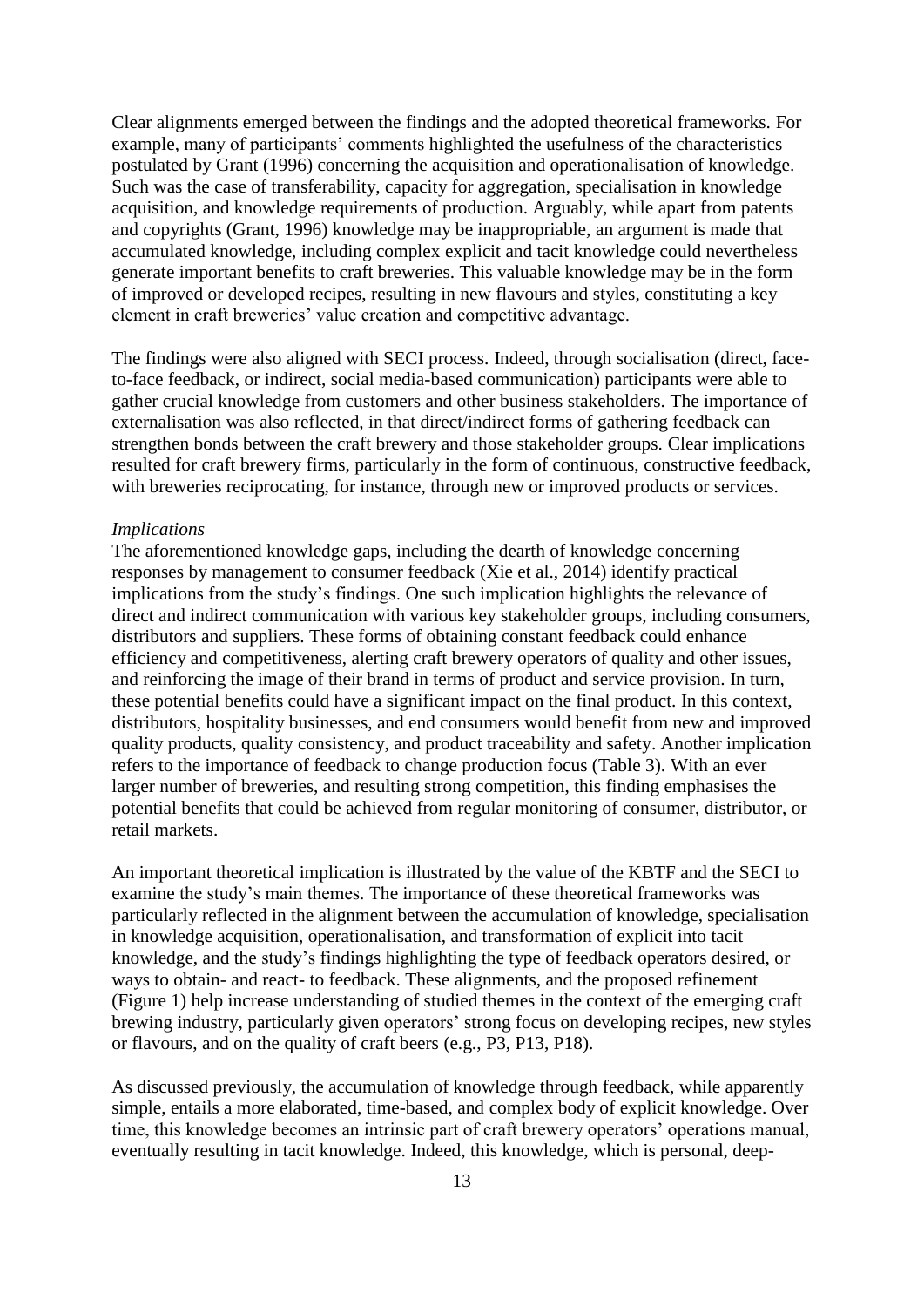rooted in a person's experience, actions, and values (Polanyi, 1962) is also characterised by subjective insights (Nonaka and Konno, 1998). The theoretical framework underlines that such knowledge may help drive innovation, for instance, by developing new products, thus, differentiating the firm from others and enhancing its competitive advantage.

## *Limitations and Future Research*

Collecting only 57 usable responses from the identified CBIA members, albeit representing more than half of existing breweries at the time of the study, is a recognised limitation. In addition, the difficulty in identifying other craft breweries across Australia operating independently, or outside the CBIA, prevented their inclusion in the research. A third limitation is the lack of a comparative component, namely, in that data from craft breweries operating in other countries were not gathered. Despite these limitations, the study is a first exploration of knowledge generation and development through feedback into a growing industry that is still under-researched, including in Australia. Overall, the findings provide useful insights to various stakeholders, in particular, those operating in the craft brewing, hospitality, and event management industries, especially owners, managers, marketers, and end consumers.

The findings and limitations also highlight opportunities for researchers to further develop understanding and theory development on the importance of feedback to acquire and develop knowledge. For example, future studies could complement the currently limited literature on craft beer consumers' perceptions, examining the different variations of feedback, not only regarding the perceived quality of the craft beer, but also the overall craft brewing experience at a brewery, including service, atmosphere/surroundings, and other tangible and intangible elements. Future research could further investigate the supply side, for instance, the extent to which craft brewery operators are receptive to feedback, particularly from consumers, distributors, and suppliers. Studies could also extend beyond craft brewery operators and consumers to also include suppliers and distributors. The further adoption and consideration of the KBTF and the SECI process could significantly enhance future research on craft brewing, and contribute to further theory development. Given the current growth of the craft brewing industry, future investigations could be timely and inform practitioners, academics, and students about the significance of knowledge generation through feedback from various sources.

#### **References**

- ABS (2001), "Small business in Australia, 2001", available at <http://www.abs.gov.au/ausstats/abs@.nsf/mf/1321.0> (accessed 10 July, 2016).
- Amigo, S., Smith, A. and Ludwig, T. (2008), "Using task clarification, goal setting, and feedback to decrease table busing times in a franchise pizza restaurant", *Journal of Organizational Behavior Management*, Vol. 28 No. 3, pp. 176-187.
- Aquilani, B., Laureti, T., Poponi, S. and Secondi, L. (2015), "Beer choice and consumption determinants when craft beers are tasted: An exploratory study of consumer preferences", *Food Quality and Preference*, Vol. 41, pp. 214-224.
- Awasthy, D., Banerjee, A. and Banerjee, B. (2012), "Understanding the role of prior product knowledge to information search: An application of process theory to the Indian market", *Asia Pacific Journal of Marketing and Logistics*, Vol. 24 No. 2, pp. 257-287.
- Baginski, J. and Bell, T.L. (2011), "Under-tapped?: an analysis of craft brewing in the southern United States", *Southeastern Geographer*, Vol. 51 No. 1, pp. 165-185.
- Brewers of Europe (2015), *"Beer statistics 2015"*, available at: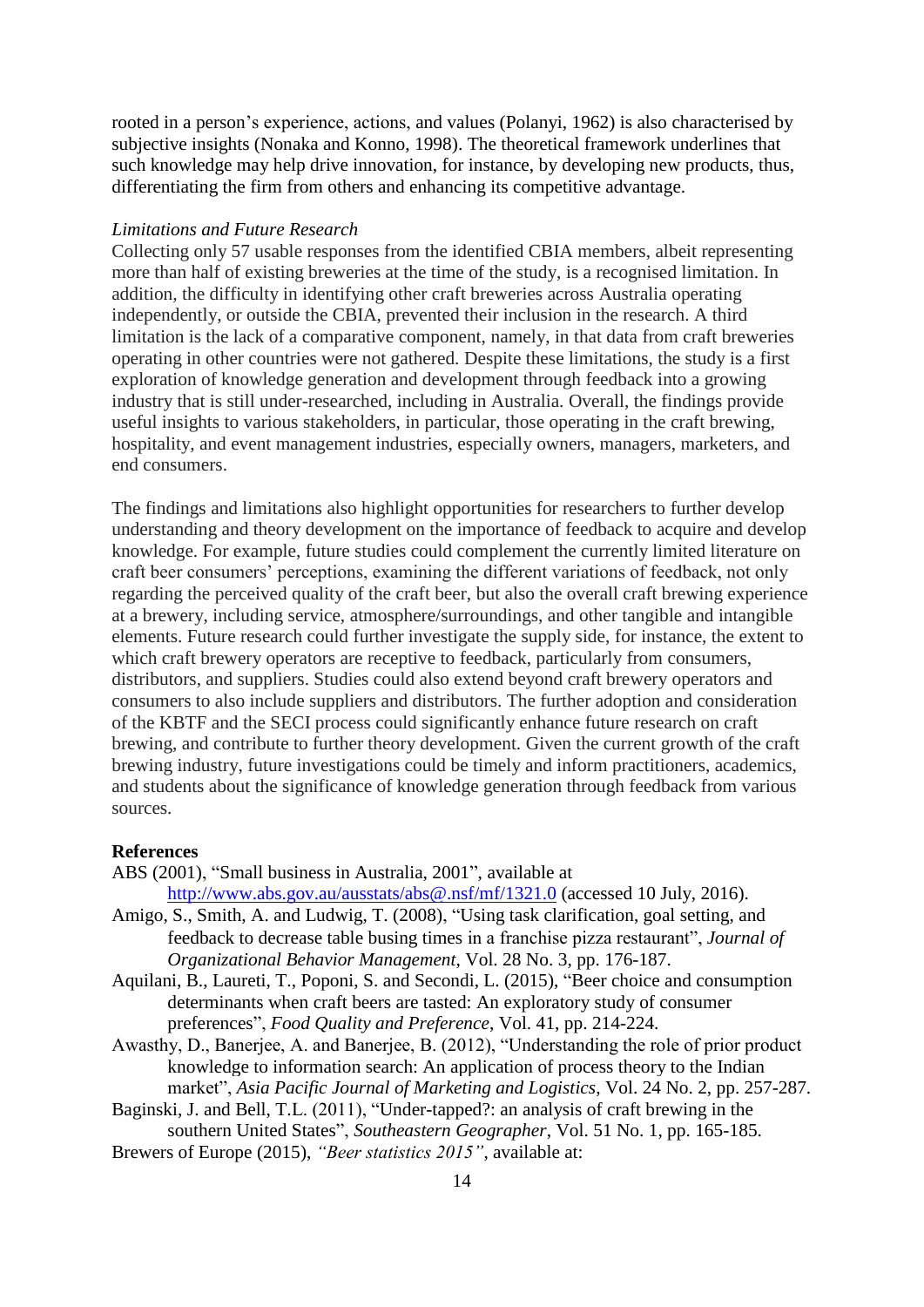[http://www.brewersofeurope.org/uploads/mycms](http://www.brewersofeurope.org/uploads/mycms-files/documents/publications/2015/statistics_2015_web_002.pdf)[files/documents/publications/2015/statistics\\_2015\\_web\\_002.pdf](http://www.brewersofeurope.org/uploads/mycms-files/documents/publications/2015/statistics_2015_web_002.pdf) (accessed 9 July, 2016).

- Corduas, M., Cinquanta, L. and Ievoli, C. (2013), "The importance of wine attributes for purchase decisions: a study of Italian consumers' perception", *Food Quality and Preference*, Vol. 28 No. 2, pp. 407-418.
- Danson, M., Galloway, L., Cabras, I. and Beatty, T. (2015), "Microbrewing and entrepreneurship – The origins, development and integration of real ale breweries in the UK", *The International Journal of Entrepreneurship and Innovation,* Vol. 16 No. 2, pp. 135-144.
- Dretske, F. (1981), *Knowledge and the flow of information*, MIT Press, Cambridge, MA.
- Duarte Alonso, A., Bressan, A. and Sakellarios, N. (2016), "Exploring innovation perceptions and practices among micro and small craft breweries: A three-country study", *International Journal of Wine Business Research*, forthcoming.
- Ellis, V. and Bosworth, G. (2015), "Supporting rural entrepreneurship in the UK microbrewery sector", *British Food Journal*, Vol. 117 No. 11, pp. 2724-2738.
- Esper, T. L., Ellinger, A. E., Stank, T. P., Flint, D. J. and Moon, M. (2010), "Demand and supply integration: a conceptual framework of value creation through knowledge management", *Journal of the Academy of Marketing Science*, Vol. *38 No.* 1, pp. 5-18.
- Gnauck, B., Hart, C. and Pagel, L. (2014), "Blackrocks: Craft brewing from hobby to business: Applying strategic management to the small firm", *Journal of Business Case Studies*, Vol. 10 No. 2, pp. 103-120.
- Grant, R.M. (1996), "Toward a knowledge-based theory of the firm", Strategic Management Journal, Vol. 17 No. S2, pp. 109-122.
- Grant, R.M. and Baden-Fuller, C. (1995), "A knowledge-based theory of the inter-firm collaboration", *Academy of Management Best Paper Proceedings*, pp. 17-21.
- Hedlund, G. (1994), "A model of knowledge management and the N-form corporation", Strategic Management Journal, Vol. 15 No. S2, pp. 73-90.
- Huy Tuu, H. and Ottar Olsen, S. (2012), "Certainty, risk and knowledge in the satisfactionpurchase intention relationship in a new product experiment", *Asia Pacific Journal of Marketing and Logistics*, Vol. 24 No. 1, pp. 78-101.
- Huy Tuu, H. and Ottar Olsen, S. (2009), "Food risk and knowledge in the satisfactionrepurchase loyalty relationship", *Asia Pacific Journal of Marketing and Logistics*, Vol. 21 No. 4, pp. 521-536.
- Jensen, M.C. and Meckling, W.H. (1992), Specific and general knowledge and organizational structure, in L. Werin and H. Wijkander (Eds.), *Contract economics* (pp. 251-274), Basil Blackwell, Oxford, UK.
- Khodakarami, F. and Chan, Y. E. (2014). Exploring the role of customer relationship management (CRM) systems in customer knowledge creation. *Information and Management*, Vol. 51 No. 1, pp. 27-42.
- Kim, W.G., Lim, H. and Brymer, R.A. (2015), "The effectiveness of managing social media on hotel performance", *International Journal of Hospitality Management*, Vol. 44, pp. 165-171.
- Kogut, B. and Zander, U. (1992), "Knowledge of the firm, combinative capabilities, and the replication of technology", Organization Science, Vol. 3 No. 3, pp. 383-397.
- Levin, R.C, Klevorick, A.K. Nelson, R.R. and Winter, S.G. (1987), "Appropriating the returns from industrial research and development", *Brookings Papers on Economic Activity,* No. 3, pp. 783-820.
- Maye, D. (2012), "Real ale microbrewing and relations of trust: A commodity chain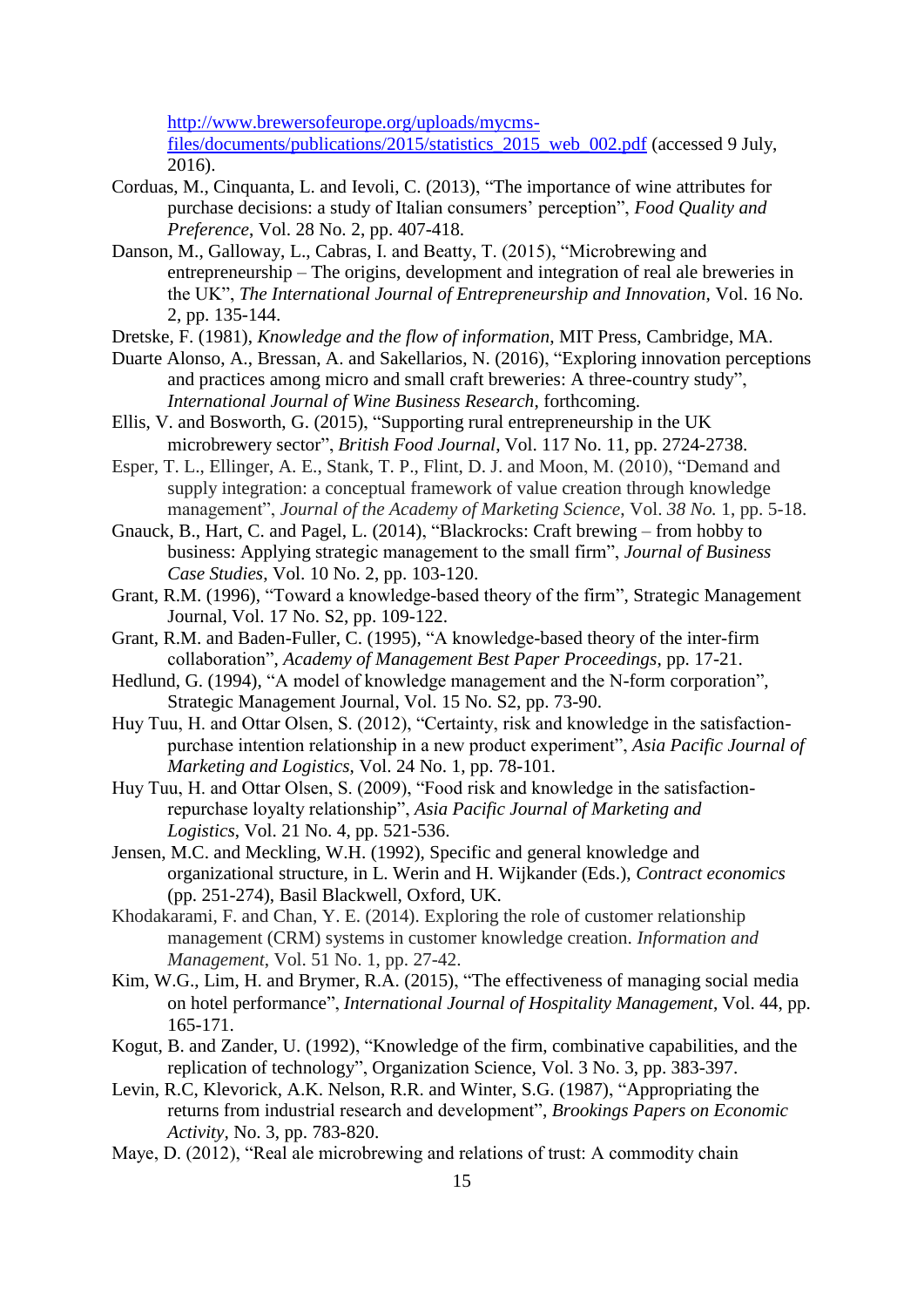Perspective", *Tijdschrift voor Economische en Sociale Geografie*, Vol. 103 No. 4, 473–486.

- McGlone, T., Spain, J.W., and McGlone, V. (2011), "Corporate social responsibility and the millennials", *Journal of Education for Business*, Vol. 86 No. 4, pp. 195-200.
- Meyskens, M., Robb-Post, C., Stamp, J.A., Carsrud, A.L. and Reynolds, P.D. (2010), "Social ventures from a Resource‐Based perspective: An exploratory study assessing global Ashoka fellows," *Entrepreneurship Theory and Practice*, Vol. 34 No. 4, pp. 661-680.
- Murray A. and Kline C. (2015), "Rural tourism and the craft beer experience: factors influencing brand loyalty in rural North Carolina, USA", *Journal of Sustainable Tourism,* Vol. 23 No. 8-9, pp. 1198-1216.
- Nickerson, J.A., and Zenger, T.R. (2004), "A knowledge-based theory of the firm—The problem-solving perspective", Organization Science, Vol. 15 No. 6, pp. 617-632.
- Nonaka, I. (1994), "A dynamic theory of organizational knowledge creation", Organization Science, Vol. 5 No. 1, pp. 14-37.
- Nonaka, I. and Konno, N. (1998), "The concept of '*ba*': building a foundation for knowledge creation", *California Management Review,* Vol. 40 No. 3, pp. 40-54.
- Nonaka, I. and Von Krogh, G. (2009), "Perspective-tacit knowledge and knowledge conversion: Controversy and advancement in organizational knowledge creation theory", *Organization science*, Vol. 20 No. 3, pp. 635-652.
- Nonaka, I., Toyama, R. and Konno, N. (2000), "SECI, ba and leadership: a unified model of dynamic knowledge creation", *Long Range Planning*, Vol. 33 No. 1, pp. 5-34.
- Nonaka, I., Toyama, R. and Nagata, A. (2000), "A firm as a knowledge-creating entity: a new perspective on the theory of the firm", *Industrial and corporate change*, Vol. *9* No. 1, pp. 1-20.
- Pantelidis, I.S. (2010), "Electronic meal experience: A content analysis of online restaurant comments", *Cornell Hospitality Quarterly*, Vol. 51 No. 4, pp. 483-491.
- Polanyi, M. (1966), *The tacit dimension*, Routledge and Kegan Paul, London, UK.
- Quinn, J.B. (1992), *Intelligent enterprise*, Free Press, New York.
- Ramírez, A.M. and García Morales, V.J. (2011), "Improving competitiveness trough creation of knowledge and reverse logistics", *Engineering Economics*, Vol. *22 No.* 4, pp. 443- 450.
- Reid, N., McLaughlin, R.B. and Moore, M.S. (2014), "From yellow fizz to big biz: American craft beer comes of age", *Focus on Geography*, Vol. 57 No. 3, pp. 114-125.
- Rogerson, C.M. and Collins, K.G.E. (2015), "Developing beer tourism in South Africa: international perspectives", *African Journal of Hospitality, Tourism and Leisure*, Vol. 4 No. 1, pp. 1-15.
- Roininen, K., Arvola, A. and Lähteenmäki, L. (2006), "Exploring consumers' perceptions of local food with two different qualitative techniques: Laddering and word association", *Food Quality and Preference*, Vol. 17 No. 1, pp. 20-30.
- Rossi, F. (2010), "The governance of university-industry knowledge transfer", *European Journal of Innovation Management*, Vol. *13 No.* 2, pp. 155-171.
- Sáenz-Navajas, M.P., Campo, E., Sutan, A., Ballester, J., and Valentin, D. (2013), "Perception of wine quality according to extrinsic cues: The case of Burgundy wine consumers", *Food Quality and Preference*, Vol. 27 No. 1, pp. 44-53.
- Sauermann, H. and Roach, M. (2013), "Increasing web survey response rates in innovation research: An experimental study of static and dynamic contact design features", *Research Policy*, Vol. 42 No. 1, pp. 273-286.
- Sawyer, J., Evans, N. and Bosua, R. (2014), "Knowledge absorption through social networks for sustainability of SMEs in regional Australia", *Journal of Economic and Social*